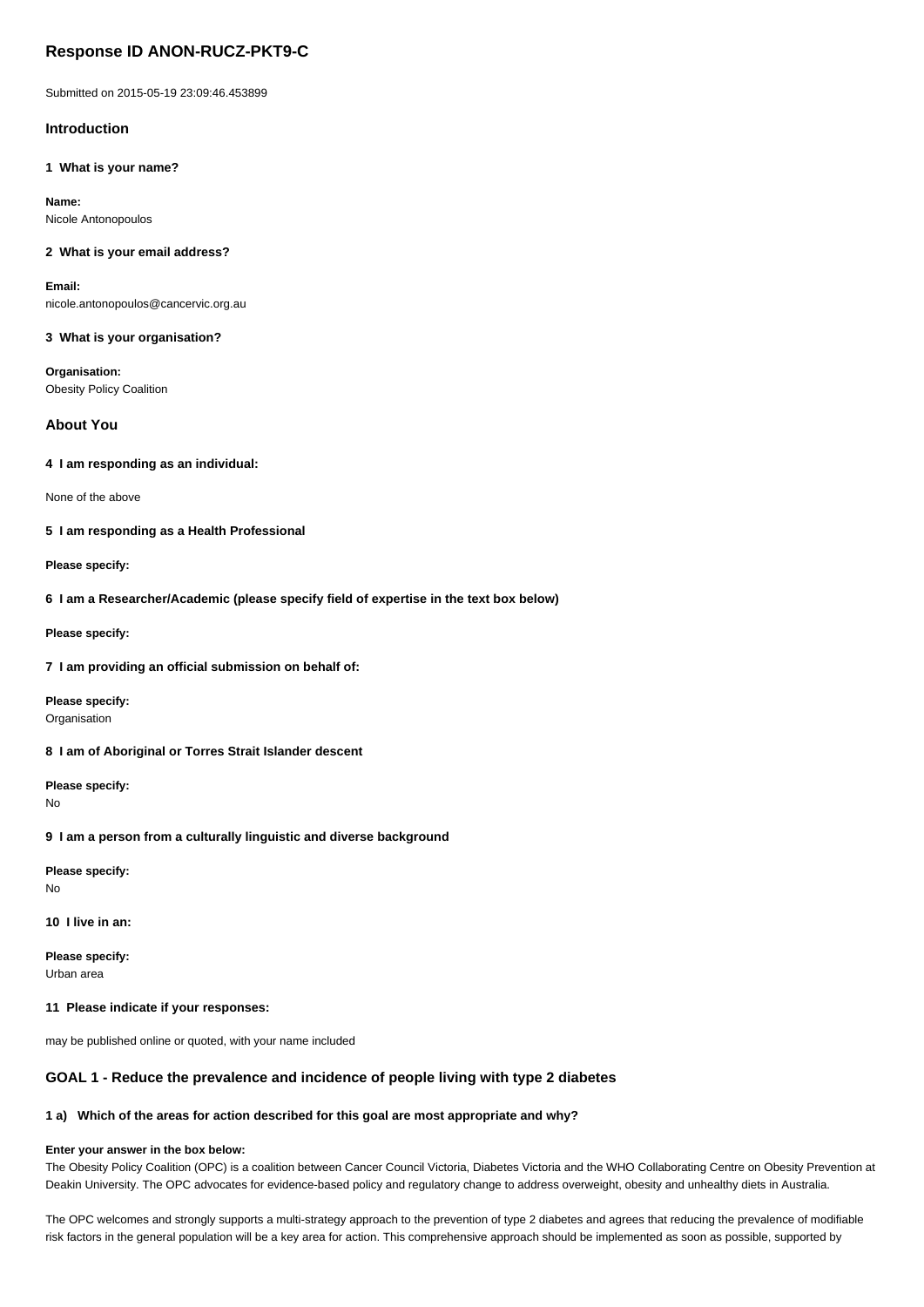appropriate funding. With overweight and obesity in children and adults being a primary modifiable risk factor for type 2 diabetes, reducing the percentage of adults and children that are overweight or obese must be a key priority within this action area, and the focus must be on prevention.

The Australian National Diabetes Strategy (AND Strategy) should actively seek the development of a national strategy on overweight and obesity, in partnership with government, primary health and other health organisations. As recognised in the consultation paper, no single intervention in isolation can be expected to have a substantial effect on overweight and obesity rates. A national long term strategy, which includes a comprehensive approach across sectors (encompassing the types of initiatives identified at pages 19 – 20 of the consultation paper) is urgently needed to reduce the impact of overweight and obesity on diabetes and other diseases, such as heart disease and some cancers. This strategy should be centrally coordinated by government, set realistic targets, work across sectors, be supported by social marketing and provide for regular monitoring and evaluation.

As recognised on pages 19 and 20 of the consultation paper, the AND Strategy should recognise that policy and possibly regulatory change will be required as part of any comprehensive approach to reducing the prevalence of overweight and obesity across Australia, including continued implementation and targeted education on the Front of Pack Labelling - Health Star Rating system. If this system is not appropriately adopted across the processed food industry by 2019, government action will be required to make it mandatory. As also recognised, children's exposure to the marketing of energy-dense, nutrient-poor foods and beverages must be reduced, however we urge the AND Strategy to call for "government led" action to effect a "meaningful" reduction in the exposure of children to, and the power of, these types of marketing (as called for in the WHO Set of Recommendations on the marketing of foods and non-alcoholic beverages to children). For more information, please see the OPC's publication A comprehensive approach to protecting children from unhealthy food advertising and promotion. As discussed below, the current co-regulatory scheme has proven in adequate to meaningfully reduce the exposure of children to, and the power of this type of marketing to children. The AND Strategy should recognise that if meaningful reductions cannot be achieved through a co-regulatory approach led by government, full regulation will be needed to adequately protect children.

### **1 b) Are there any additional actions you would you like to see governments and/or other stakeholders take and why?**

#### **Enter your answer in the box below:**

Further to the types of initiatives identified at pages 19-20 to address overweight and obesity and improve population health, the AND Strategy should recognise the potential value of fiscal measures to influence the price of food and beverages, as recommended in the WHO Global Action Plan for the Prevention and Control of Non-communicable Diseases 2013-2020. Mandatory chain food outlet menu labelling should also be rolled out across all states in Australia.

Price interventions can impact on purchasing habits and weight outcomes if they are well targeted, demand is reasonably elastic and consumers have a choice to shift to healthier food (Powell L et al, Assessing the Potential Effectiveness of Food and Beverage Taxes and Subsidies for Improving public Health: A Systematic Review of Prices, Demand and Body Weight Outcomes, Obesity Review 2013;14(2): 110-128) The AND Strategy could advocate for options to reduce the price of fruit/vegetables relative to unhealthy foods, or it could focus on foods/beverages that contribute most to overweight, obesity and type 2 diabetes, such as sugar-sweetened beverages (SSBs).

A significant relationship exists between SSBs consumption and the increased risk of type-2 diabetes (Malik VS et al, SSBs and risk of metabolic syndrome and type 2 diabetes: a meta-analysis. Diabetes Care 2010; 33(11):2477-83). Experts estimate that a 10% increase in soft drink prices could reduce consumption by 8-10% (Andreyeva, T et al (2010), The impact of food prices on consumption: a systematic review of research on the price elasticity of demand for food. Am J Public Health. 2010;100(2):216-222). It has also been estimated that a 20% tax on SSBs could reduce body weight by 0.7 to 1.2kg per capita per year (for example, Sharma A et al, The effects of taxing sugar-sweetened beverages across different income groups. Health Economics. 2014;23(9):1159-84;). A 10% tax on SSBs was implemented in Mexico in January 2014 and preliminary data suggests that consumption has fallen while the consumption of healthier drinks has increased (Secretaria De Salud, Mexico at http://www.insp.mx/epppo/blog/preliminares-bebidas-azucaradas.html.)40

The AND Strategy may therefore seek the exploration of fiscal measures to influence purchasing habits and achieve healthier diets, and as a first step, suggest the investigation of a tax on SSBs by the Department of Treasury and Finance. For more information, see the OPC's Policy Brief – The case for a tax on sugar sweetened beverages.

There is also local and international evidence that clear and mandatory kilojoule labelling in chain fast food outlets can reduce the energy content of foods purchased. Despite evidence of the effectiveness of menu labelling legislation in NSW, the Victorian, Tasmanian, WA and the Northern Territory governments have failed to introduce similar measures. The AND Strategy may therefore note that action by these states (or a national approach) is urgently required, together with an appropriate education campaign to ensure all Australian consumers are appropriately informed about the energy content of these foods at the point of sale. For more information, see OPC's Policy Brief – Mandatory Kilojoule Labelling in Chain Food Outlets in Australia.

## **2 a) Please describe any existing programmes, initiatives or activities relevant to this goal that you think are working well and why? (Please indicate if you are aware of an evaluation report, and how it may be obtained)**

### **Enter your answer in the box below:**

No program in isolation will significantly reduce the prevalence of modifiable risk factors for type 2 diabetes, such as poor diet or overweight and obesity. However a range of evidence based programs, together with a systems based approach, have the potential to be highly effective. For example, programs such as Live Lighter, Healthy Together Victoria, the Healthy Eating Advisory Service and the Victorian Prevention and Health Promotion Achievement Program have improved community awareness and built capacity to improve diet and health outcomes across sectors. However, ongoing funding, evaluation and a long term commitment by governments will be needed to enable such programs to achieve improved weight reduction and health targets over time.

For example, LiveLighter, delivered by Cancer Council Victoria (CCV) with Heart Foundation and launched in 2014, is a social marketing campaign aimed at reversing obesity and preventing chronic disease. Funded by the Victorian Government it is designed to strengthen Victoria's prevention system (Healthy Together Victoria) and target priority populations to reduce health disparities. Recent evaluation by CCV found that the LiveLighter campaign reached and resonated with those most at risk of weight-related health problems. The campaign also performed well on outcomes associated with health-related intention and behaviour change. A high level of public support was found, with 92.2% of Victorians supporting government investment in campaigns such as LiveLighter. Further funding is now required to enable the program to continue. Its goals to reverse obesity and prevent chronic disease are long term goals, long term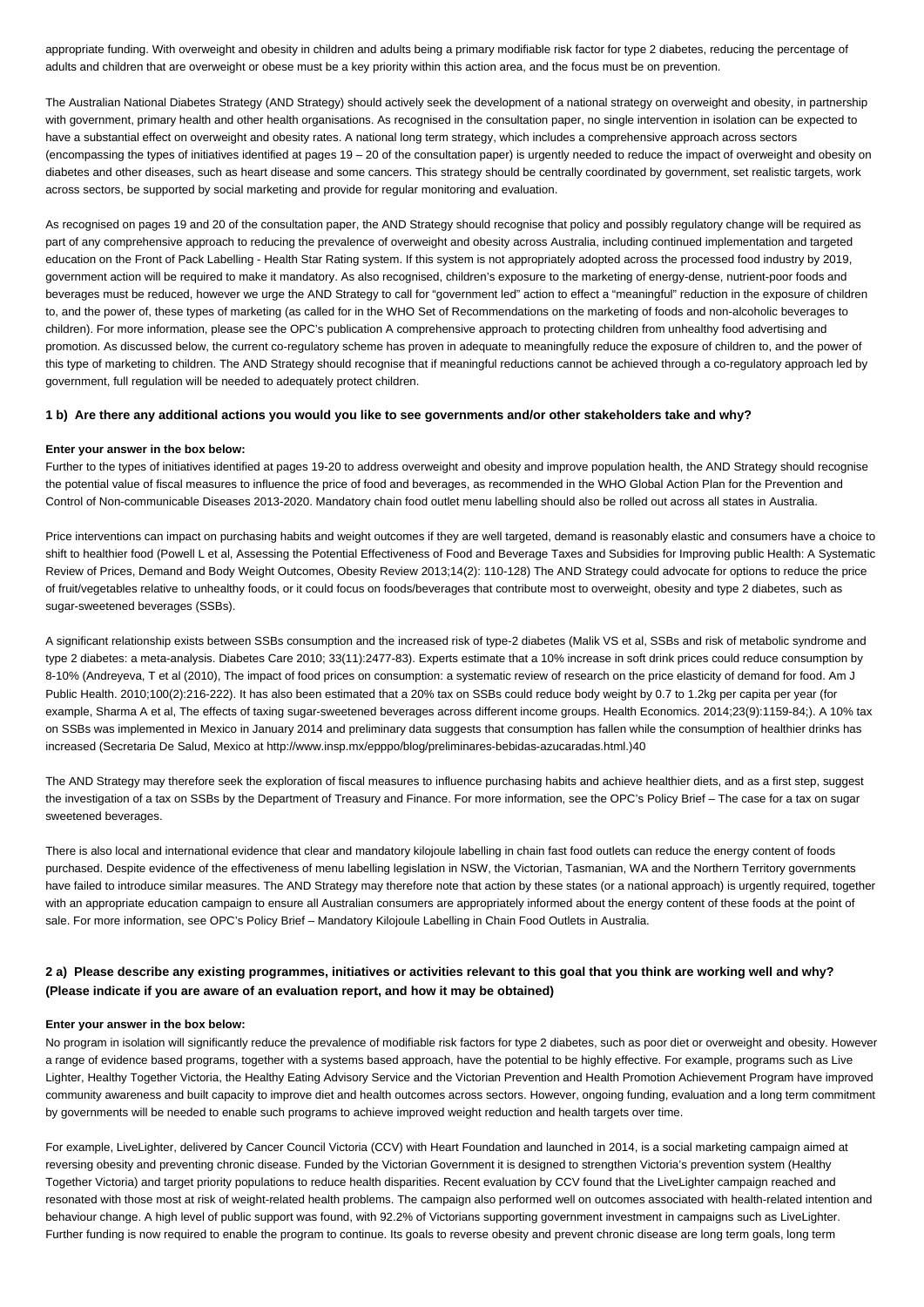investment is therefore essential, together with appropriate funding to enable long term evaluation.

A systems approach to these issues is also required and the Obesity Policy Coalition (CCV, Diabetes Victoria and the WHO Collaborating Centre for Obesity Prevention at Deakin University) has demonstrated a very effective approach to highlighting the need for policy/regulatory reform in this area. Since commencing in 2006, the OPC has become the leading expert and advocacy group in obesity prevention policy in Victoria and nationally. It has had significant influence in shaping obesity policy agendas, particularly in the areas of food marketing and labelling. The OPC is also a leading voice in Australian media on obesity policy related issues, improving consumer awareness and holding the food and advertising industries to account. For example, the OPC has been a leading advocate on food labelling issues since 2007. It has undertaken a substantial amount of research, drafted detailed position statements and engaged extensively with government and non-government stakeholders on front-of-pack labelling. It played an integral role in the development of the Health Star Rating system, as a member of a Project Committee established by the national Food Regulation Standing Committee and through numerous submissions and public campaigns. It has held the food and advertising industries to account for advertising in breach of industry codes, as well as highlighting the failures of these codes and the need for improved regulation. For more information and access to the OPC's work (including policy briefs, submissions, complaints to regulators and media releases) please visit www.opc.org.au

# **2 b) Are there any existing activities, services or systems relevant to this goal that you think are not working well? (Please explain why, and discuss any barriers to their effectiveness).**

#### **Enter your answer in the box below:**

The OPC is concerned that approaches by the ultra-processed food and advertising industries that purport to improve the food environment, consumption patterns and weight and population health outcomes are generally of limited affect. This is essentially because these industries have little incentive to take meaningful steps. Ultra processed food companies that sell predominantly unhealthy food have no desire to reduce sales and indeed have obligations to their shareholders to maximise profits. The only real incentive for the processed food and advertising industries to appear to take action is to ward off government intervention.

For example, the four year phase out period for unhealthy food advertising to children recommended by the National Preventative Health Taskforce in 2009 has expired and there has been no meaningful progress towards this under the food or advertising industries' self-regularly codes (or indeed the broadcasting industries co-regulatory standards and codes). This is because these codes do not restrict the amount, timing or placement of food advertising directed to children, or the nature of products that may be advertised. There are also no meaningful sanctions or penalties for breaching the codes (for more information, see the OPC's publication titled Exposing the Charade – the failure to protect children from unhealthy food advertising).

Similarly, the food industries' front of pack labelling scheme 'Daily Intake Guide' labels has proven ineffective to inform consumers. Research has found that the scheme is confusing for consumers, especially consumers with low literacy and from lower socio-economic groups. The scheme is not based on current recommended energy and nutrient intakes, may be misleading (particularly when used on children's products), may encourage people to aim to reach (rather than stay below) 'recommended' intake levels for unhealthy nutrients (e.g. sodium, saturated fat and sugar) and energy, and does not provide consumers with interpretive guidance about the healthiness of products. For more information, see the OPC's Policy Brief - Problems with the Daily Intake Guide food labelling scheme

The food and advertising industries will not submit to regulation that will substantially reduce children's exposure to unhealthy food marketing unless they are compelled to do so in some way. We are also concerned that the Health Star Rating system will not be widely adopted to the extent necessary to enable consumers to compare products within food categories unless it is made mandatory.

Legislation – or, at a minimum, regulatory underpinning or strong government oversight and involvement in improving the efficacy of industry self-regulation in these areas – is needed to ensure restrictions are meaningful and achieve public health goals, such as reducing the prevalence of overweight, obesity and type-2 diabetes.

# **3 The Paper outlines some potential ways to measure Australia's progress towards this goal. What do you think would be the most appropriate ways to measure this goal and why?**

#### **Enter your answer in the box below:**

The OPC agrees with the need to identify targets for reducing the percentage of people that are overweight or obese, as well as regularly monitoring progress toward these targets. However, these targets should be realistic and start with a target for no further increases in obesity, which would reduce population prevalence of obesity. Regular dietary surveys in adults and children are also required.

It will also be essential to set 'mediator' targets for policy implementation (such as effective implementation of the health star rating system), environmental changes (such as reductions in junk food marketing exposure for children), and behavioural changes. Short and long-term outcome measures should be tied to each of the proposals, these will also encourage/support monitoring to ensure that targets are being met. Consideration should be given to requiring food, tobacco and alcohol companies to disclose financial and marketing information. This is done in the US where the Federal Trade Commission collects this information as part of its consumer protection role. This information would provide data for the mediator targets.

### **GOAL 2 - Promote earlier detection of diabetes**

#### **4 a) Which of the areas for action described for this goal are most appropriate and why?**

**Enter your answer in the box below:**

**4 b) Are there any additional actions you would you like to see governments and/or other stakeholders take and why?**

**Enter your answer in the box below:**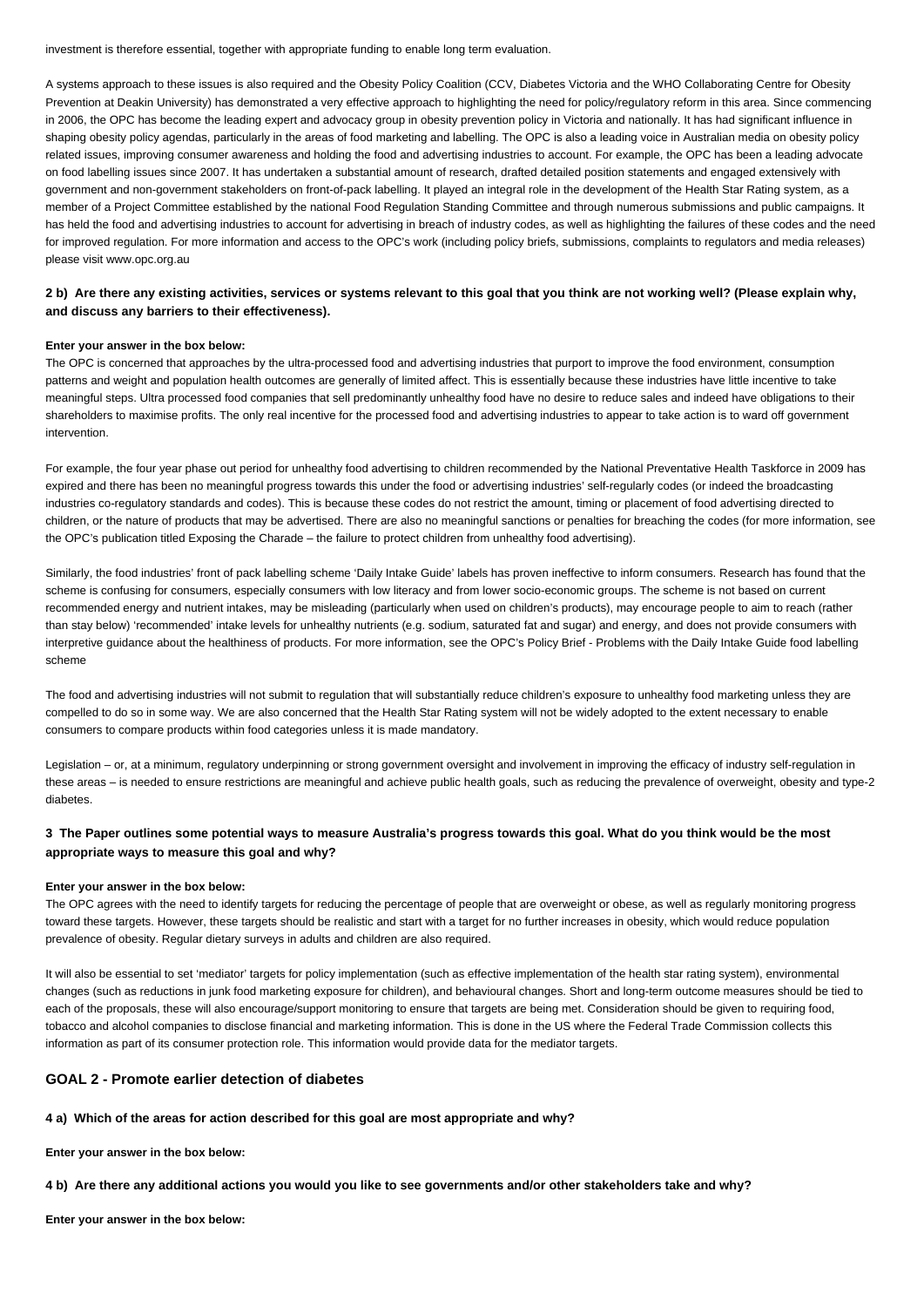**5 a) Please describe any existing programmes, initiatives or activities relevant to this goal that you think are working well and why? (Please indicate if you are aware of an evaluation report, and how it may be obtained)**

**Enter your answer in the box below:**

**5 b) Are there any existing activities, services or systems relevant to this goal that you think are not working well? (Please explain why, and discuss any barriers to their effectiveness).**

**Enter your answer in the box below:**

**6 The Paper outlines some potential ways to measure Australia's progress towards this goal. What do you think would be the most appropriate ways to measure this goal and why?**

**Enter your answer in the box below:**

**GOAL 3 - Reduce the occurrence of diabetes-related complications and improve quality of life among people with diabetes**

**7 a) Which of the areas for action described for this goal are most appropriate and why?**

**Enter your answer in the box below:**

**7 b) Are there any additional actions you would you like to see governments and/or other stakeholders take and why?**

**Enter your answer in the box below:**

**8 a) Please describe any existing programmes, initiatives or activities relevant to this goal that you think are working well and why? (Please indicate if you are aware of an evaluation report, and how it may be obtained)**

**Enter your answer in the box below:**

**8 b) Are there any existing activities, services or systems relevant to this goal that you think are not working well? (Please explain why, and discuss any barriers to their effectiveness).**

**Enter your answer in the box below:**

**9 The Paper outlines some potential ways to measure Australia's progress towards this goal. What do you think would be the most appropriate ways to measure this goal and why?**

**Enter your answer in the box below:**

### **GOAL 4 - Reduce the impact of diabetes in Aboriginal and Torres Strait Islander peoples and other high risk groups**

### **10 a) Which of the areas for action described for this goal are most appropriate and why?**

### **Enter your answer in the box below:**

The OPC welcome the goals and areas for action to reduce the impact of diabetes in Aboriginal and Torres Strait Islander (ATSI) peoples, other culturally and linguistically diverse (CALD) communities, older Australians, and rural and remote communities. As discussed in response to question 1, prevention must be the priority.

Different policy or health system approaches, led by these groups, are needed to reduce risk factors such as poor diet, overweight and obesity which are highly prevalent in these groups. In particular, the prevention of overweight and obesity in these communities must be a key priority. As recognised in the consultation paper, the availability, affordability and consumption of health foods needs to be increased for these groups, as does access to tailored (community led) education and information to improve food choices.

### **10 b) Are there any additional actions you would you like to see governments and/or other stakeholders take and why?**

#### **Enter your answer in the box below:**

Further to the at risk groups identified in the Consultation Paper, increased risks to lower socio-economic status (SES) groups more broadly should also be considered, together with policy approaches to these groups. With respect to poor diets, overweight and obesity, the National Health Survey 2011-12 found that 66% of people in the most disadvantaged fifth of the population are overweight and obese, compared to 59% in the least disadvantaged fifth. The gap is largest among women, with 63% of women in the lowest SES group overweight or obese, compared with 47% in the highest SES group.

It is well recognised that poor diets are more prevalent among lower SES groups compared to high SES groups. For example, people from socially disadvantaged groups are significantly higher consumers of sugar-sweetened beverages than those from higher socio-economic groups (see Mortensen A. The role of beverages in the diet of Australian children. Analysis and summary report commissioned by the Australian Beverages Council. Australia, 2010, pp. 1-15; Hector D et al, Soft drinks, weight status and health: a review. A NSW Centre for Public Health Nutrition project for NSW Health, 2009; Food Standards Australia and New Zealand. Consumption of intense sweeteners in Australia and New Zealand – Roy Morgan Research Report, Canberra. Prepared for Food Standards Australia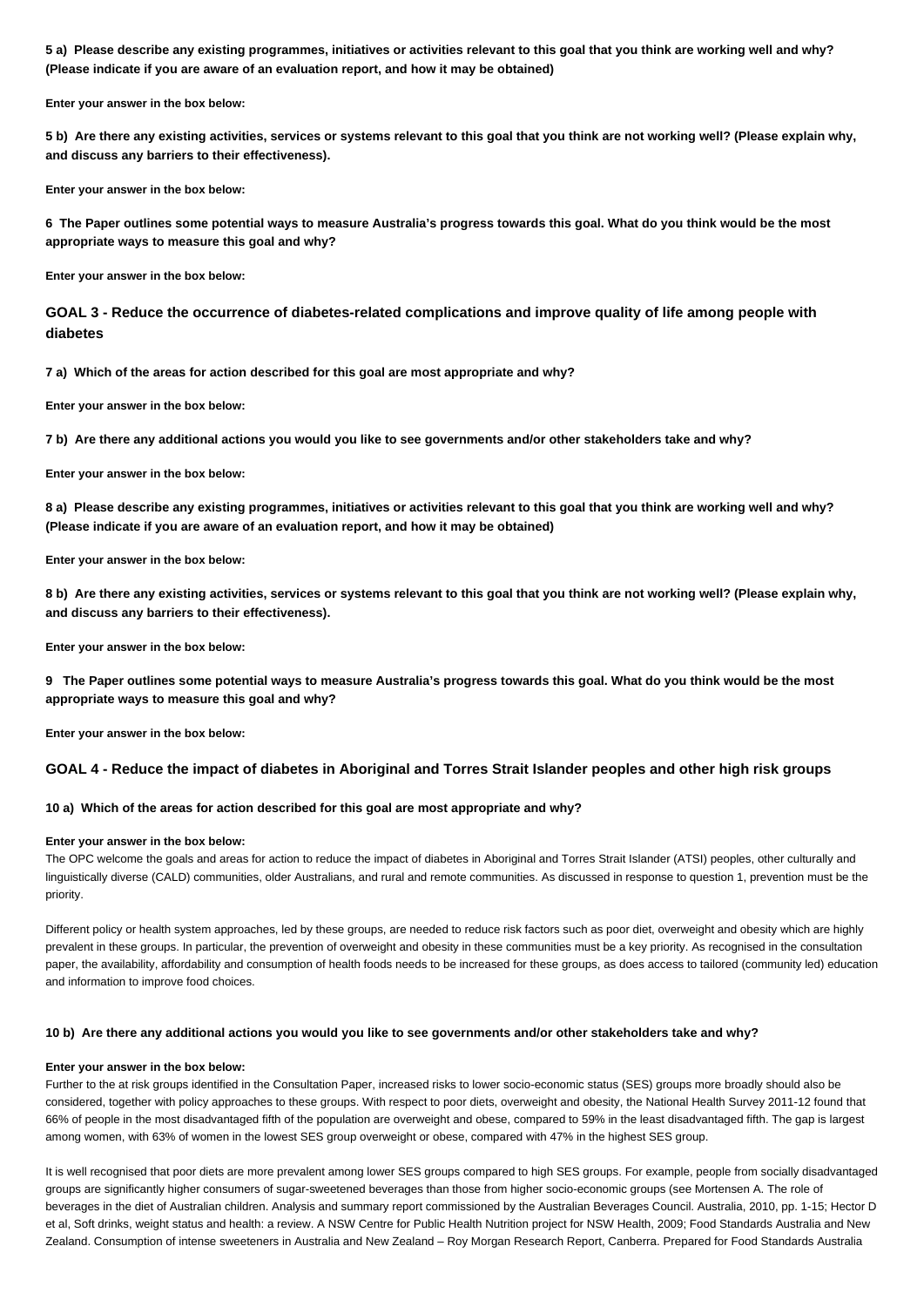New Zealand. 2003). Of particular concern, the National Children's Nutrition and Physical Activity Survey in 2007 found that 30% of children in the lowest socio-economic status (SES) regions of Australia consumed sugar-sweetened soft drinks on the day of the survey, compared to 19% in the highest SES regions.

Policy approaches to support access to healthy food and beverages should be explored for lower socio-economic groups. For example, there is evidence that fiscal measures (i.e. food taxes or subsidies) may benefit this group, although the potential for any regressive impact must also be considered. As discussed in support of goal 1, there is emerging evidence that a sugar-sweetened beverages (SSBs) tax may reduce consumption of these drinks and improve health outcomes. Given lower SES groups are disproportionately affected by high rates of obesity and overweight and consume larger amounts of SSBs, they potentially stand to derive the greatest benefit from reduced consumption of these products (see, Mytton OT, Clarke D, Rayner M. Taxing unhealthy food and drinks to improve health. BMJ 2012; 344: e2931). While some opponents of an SSBs tax argue that such a tax would unfairly burden lower socioeconomic groups (as they have the least means to cope with price increases) emerging evidence suggests that it may fairly support lower SES groups to reduce consumption and improve weight and population health outcomes (Backholer K et al.The effect of a sugar sweetened beverage tax across different socioeconomic groups. Submitted for publication. 2015).

In light of this evidence, the AND Strategy should also highlight lower SES groups as being at increased risk of poor diet, overweight, obesity and type 2 diabetes, and the need for targeted policy approaches to improve outcomes for this groups.

# **11 a) Please describe any existing programmes, initiatives or activities relevant to this goal that you think are working well and why? (Please indicate if you are aware of an evaluation report, and how it may be obtained)**

### **Enter your answer in the box below:**

We welcome the Rethink Sugary Drink web-based ad campaign directed to ATSI peoples, highlighting the problems with sugar-sweetened beverages in these communities and encouraging a switch to water, reduced-fat milk or unsweetened drinks (see at http://www.rethinksugarydrink.org.au). However greater funding of targeted initiatives such as this are required to ensure comprehensive reach, i.e. through multi-media campaigns, including television. They must also form part of a comprehensive approach to these issues - social marketing campaigns alone will not be enough to achieve the desired public health goals.

We are also aware of extremely valuable work being led by these communities to improve diet and reduce overweight, obesity and type 2 diabetes. For example, the work of the Victorian Aboriginal Community Controlled Health Organisation (VACCHO) has been incredibly value to promote healthy eating and physical activity to the Victorian Aboriginal Community. VACCHO has also worked on a number of projects in partnership with Diabetes Victoria, including the Aboriginal Life! Taking Action on Diabetes program and the development of a range of Koori-specific diabetes education resources, including on diabetes and healthy eating.

**11 b) Are there any existing activities, services or systems relevant to this goal that you think are not working well? (Please explain why, and discuss any barriers to their effectiveness).**

**Enter your answer in the box below:**

# **12 The Paper outlines some potential ways to measure Australia's progress towards this goal. What do you think would be the most appropriate ways to measure this goal and why?**

### **Enter your answer in the box below:**

Regular monitoring of diets and weight within these high risk groups is essential, together with targets for reducing these risk factors. Mediator targets for policy implementation in these areas (as per goal 1) should also be set by government. For example, in relation to the Front of Pack labelling - Health Stars Rating system, careful monitoring will be required to ensure it is reaching these groups. Associated education campaigns must also be tailored to the specific needs of these groups, with comprehensive evaluation to ensure their effectiveness. The first evaluation of this system will be available in December 2015.

# **13 In relation to the impact of diabetes in Aboriginal and Torres Strait Islander peoples and high risk groups, please describe any barriers in accessing health services and/or education.**

**Enter your answer in the box below:**

#### **GOAL 5 - Strengthen prevention and care through research, evidence and data**

**14 a) Which of the areas for action described for this goal are most appropriate and why?**

**Enter your answer in the box below:**

**14 b) Are there any additional actions you would you like to see governments and/or other stakeholders take and why?**

**Enter your answer in the box below:**

**15 a) Please describe any existing programmes, initiatives or activities relevant to this goal that you think are working well and why? (Please indicate if you are aware of an evaluation report, and how it may be obtained)**

**Enter your answer in the box below:**

**15 b) Are there any existing activities, services or systems relevant to this goal that you think are not working well? (Please explain why, and discuss any barriers to their effectiveness).**

**Enter your answer in the box below:**